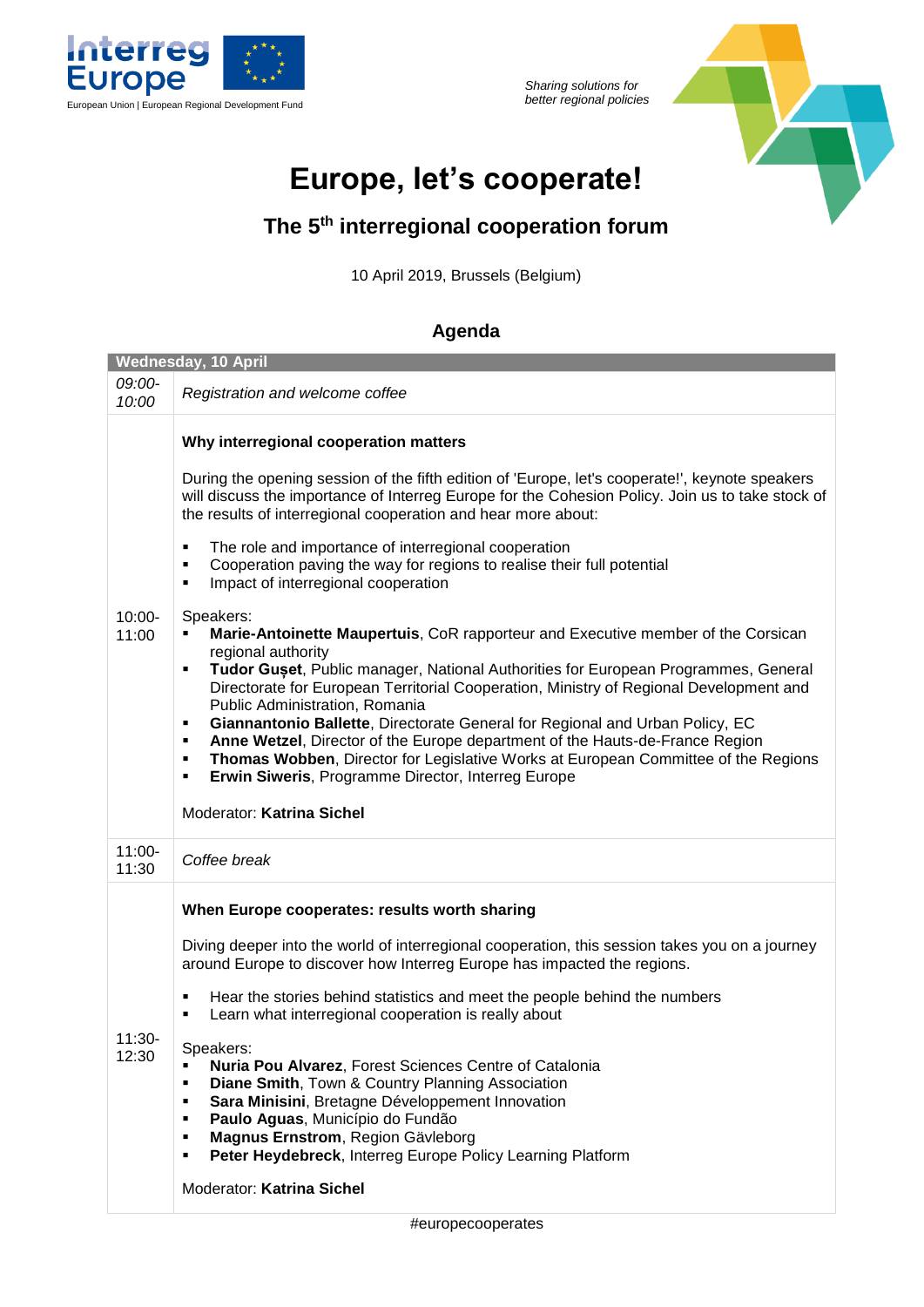| $12:30-$<br>14:00  | Networking lunch                                                                                                                                                                                                                                                                                                                              |                                                                                                                                                                                                                                                                              |  |  |
|--------------------|-----------------------------------------------------------------------------------------------------------------------------------------------------------------------------------------------------------------------------------------------------------------------------------------------------------------------------------------------|------------------------------------------------------------------------------------------------------------------------------------------------------------------------------------------------------------------------------------------------------------------------------|--|--|
|                    | Experience interregional cooperation in action<br>During the afternoon, you will have a chance to explore and experience different dimensions<br>of interregional cooperation. Join the activities that match your interests and make use of the<br>various networking opportunities to build new contacts and meet peers from other regions. |                                                                                                                                                                                                                                                                              |  |  |
|                    | <b>Networking and inspiration</b>                                                                                                                                                                                                                                                                                                             |                                                                                                                                                                                                                                                                              |  |  |
| $14:00 -$<br>17:00 | <b>Policy change exhibition</b>                                                                                                                                                                                                                                                                                                               | Visit the policy change exhibition, learn about results and<br>impact of project activities in the regions and talk to project<br>representatives.                                                                                                                           |  |  |
|                    | <b>Networking zone</b>                                                                                                                                                                                                                                                                                                                        | Join or host a networking session in the networking zone to<br>share ideas, find peers, discuss and debate, find new contacts<br>and extend your network.<br>Book a table and propose a topic of your choice or participate<br>in the sessions hosted by other participants. |  |  |
|                    | <b>Interreg Europe corner</b>                                                                                                                                                                                                                                                                                                                 | Get answers, discuss your questions, and find help and<br>support from the Interreg Europe corner, where you can meet<br>representatives of the Interreg Europe joint secretariat and<br>experts of the Policy Learning Platform.                                            |  |  |
|                    | <b>Matchmaking meetings</b><br>(invitation only)                                                                                                                                                                                                                                                                                              | Meet peers and find solutions to your regional challenges in<br>matchmaking meetings facilitated by the experts of the Policy<br>Learning Platform.                                                                                                                          |  |  |